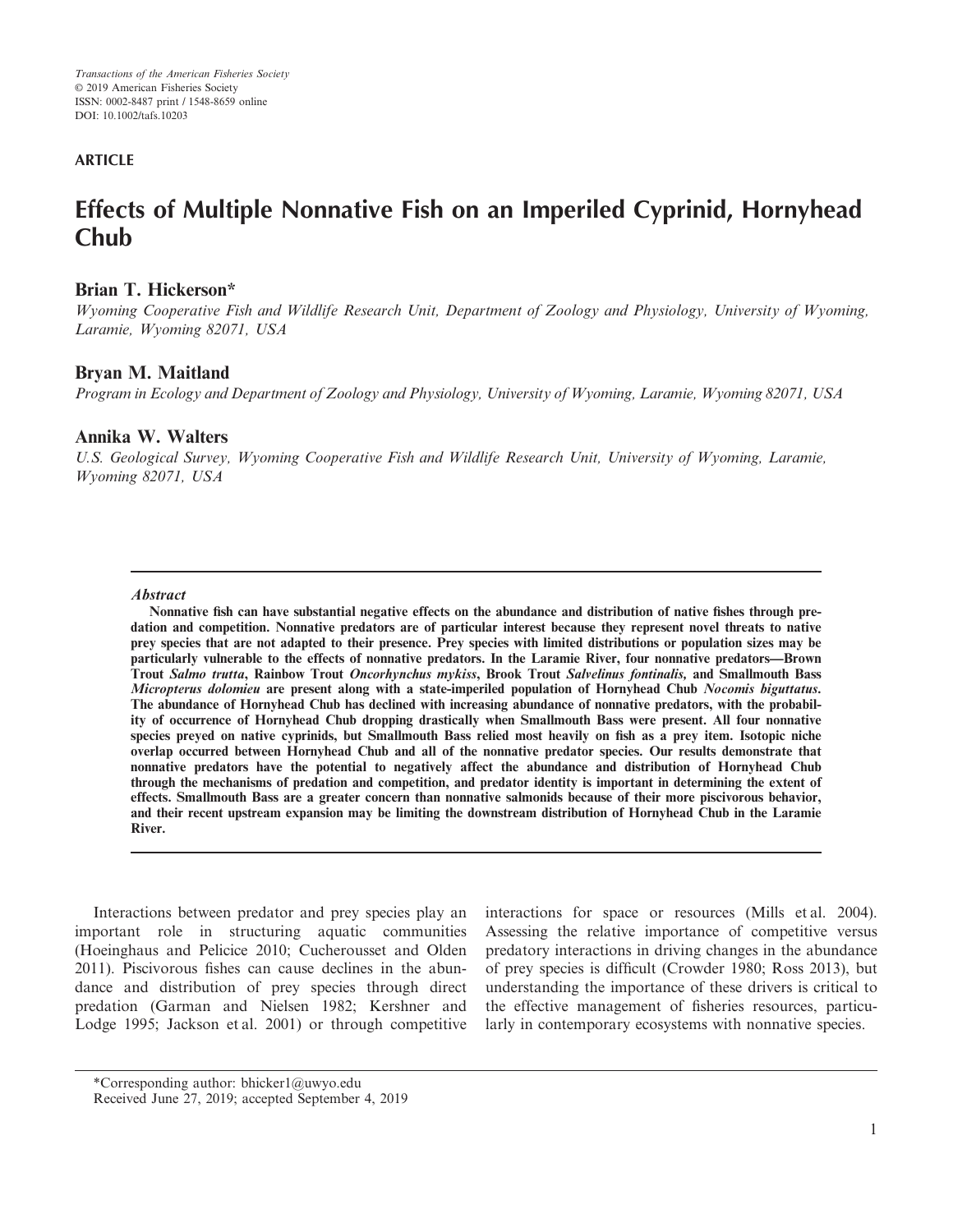Nonnative predators represent a novel threat to native prey populations that are not adapted to their presence (Hughes and Herlihy 2012). The number of predator species that are present in a local community and their respective identities are likely important factors that determine the extent of predator effects on prey species. Further, the identity of nonnative predators will be particularly important when they vary in their feeding strategy or habitat use (MacRae and Jackson 2001; Hughes and Herlihy 2012).

Understanding the competitive and predatory effects of nonnative predators is especially important for native species that are of conservation concern. These species are inherently less resilient to new threats because they typically have limited distributions and small population sizes (Labbe and Fausch 2000). For example, nonnative Brook Trout *Salvelinus fontinalis* displace native Cutthroat Trout *Oncorhynchus clarkii* populations from important habitats through competitive exclusion (Shepard et al. 2002; McGrath and Lewis 2007). Elsewhere, the introduction of nonnative Northern Pike *Esox lucius* has led to the decline of geographically isolated and regionally imperiled cyprinids in Montana and darters in Colorado due to predation (Labbe and Fausch 2000; Stringer 2018). Similarly, studies have shown that nonnative Brown Trout *Salmo trutta* and Rainbow Trout *Oncorhynchus mykiss* negatively affect populations of endangered Humpback Chub *Gila cypha*, primarily through predation (Yard et al. 2011). Therefore, species with geographically restricted distributions may be at an increased extirpation risk from nonnative predators due to a lack of population redundancy across the landscape.

Hornyhead Chub *Nocomis biguttatus*, with its highly restricted range, is a species that is greatly in need of conservation efforts in Wyoming (Bestgen 2013). Western populations of Hornyhead Chub have historically occurred in the Platte River tributaries in Wyoming, Colorado, western Nebraska, and western Kansas. Western populations are currently restricted to the Laramie and North Laramie rivers in Wyoming (Propst and Carlson 1986; Baxter and Stone 1995; Bestgen 2013). The Laramie River also has naturally reproducing populations of four nonnative predatory species: Brown Trout, Rainbow Trout, Brook Trout, and Smallmouth Bass *Micropterus dolomieu*. These four nonnatives can all negatively affect the distribution and abundance of the native fish populations (Garman and Nielsen 1982; Dunham et al. 2002; Fritts and Pearsons 2006; Johnson et al. 2008; Yard et al. 2011). The sympatric occurrence of these four species provides a rare opportunity to study the effects of multiple nonnative predators and predator identity on a native fish species that is of significant conservation concern.

Nonnative salmonids have inhabited in the lower Laramie River for decades, with the first stockings of Rainbow Trout, Brown Trout, and Brook Trout occurring in the late 1930s and early 1940s (S. Gale, Wyoming Game and Fish Department, personal communication). Smallmouth Bass were first introduced into Grayrocks Reservoir, which impounds the Laramie River, in 1981, and they have rapidly expanded their upstream distribution during the last decade (Quist et al. 2005; Hickerson 2018). Smallmouth Bass were not detected upstream of Grayrocks Reservoir during sampling in 2004 or 2005 (Bear and Barrineau 2007), but in 2008 and 2009 Smallmouth Bass were detected 19 and 26 km upstream, respectively (Moan et al. 2010; Bestgen 2013). By 2015, Smallmouth Bass had moved approximately 47 km upstream (Peterson 2017). Currently, the recruitment of Smallmouth Bass occurs throughout the lower Laramie River and individuals have been captured more than 71 river km upstream of Grayrocks Reservoir (Hickerson 2018). The increased upstream movement coincided with a rapidly expanding Smallmouth Bass population in Grayrocks Reservoir after 2009, which is attributed to filling Grayrocks Reservoir after a number of drought years and higher flows—which also likely facilitated the upstream dispersal of Smallmouth Bass (Wyoming Game and Fish Department 2011).

Our objectives were to (1) quantify the relationships between the abundance and distributions of Hornyhead Chub and nonnative predatory species and (2) evaluate the potential for competition, predation, or both between the nonnative predator species and Hornyhead Chub. We examined the four nonnative predator species individually and combined to determine the importance of predator identity.

#### **METHODS**

*Study area.—* The Laramie River flows northeast from the Medicine Bow Mountains in Colorado through southeast Wyoming, and it is impounded by two major reservoirs before reaching its confluence with the North Platte River near Fort Laramie, Wyoming (Figure 1A). The lower Laramie River, downstream of the Wheatland Tunnel Diversion, has one of the most intact and diverse native fish communities in the North Platte River watershed of Wyoming, where sensitive species like Common Shiner *Luxilus cornutus* and Stonecat *Noturus flavus* are relatively abundant (Quist et al. 2005). The flows in this reach are regulated year-round by a series of reservoirs and diversion dams. Historically, Hornyhead Chub were found in the Laramie River from the Wheatland Tunnel Diversion downstream approximately 126 km to the confluence with the North Platte River near Fort Laramie, Wyoming (Baxter and Simon 1970; Baxter and Stone 1995; Quist et al. 2005; Figure 1A). We sampled the current occupied range, a 42-km reach of the Laramie River from the Wheatland Tunnel Diversion to just downstream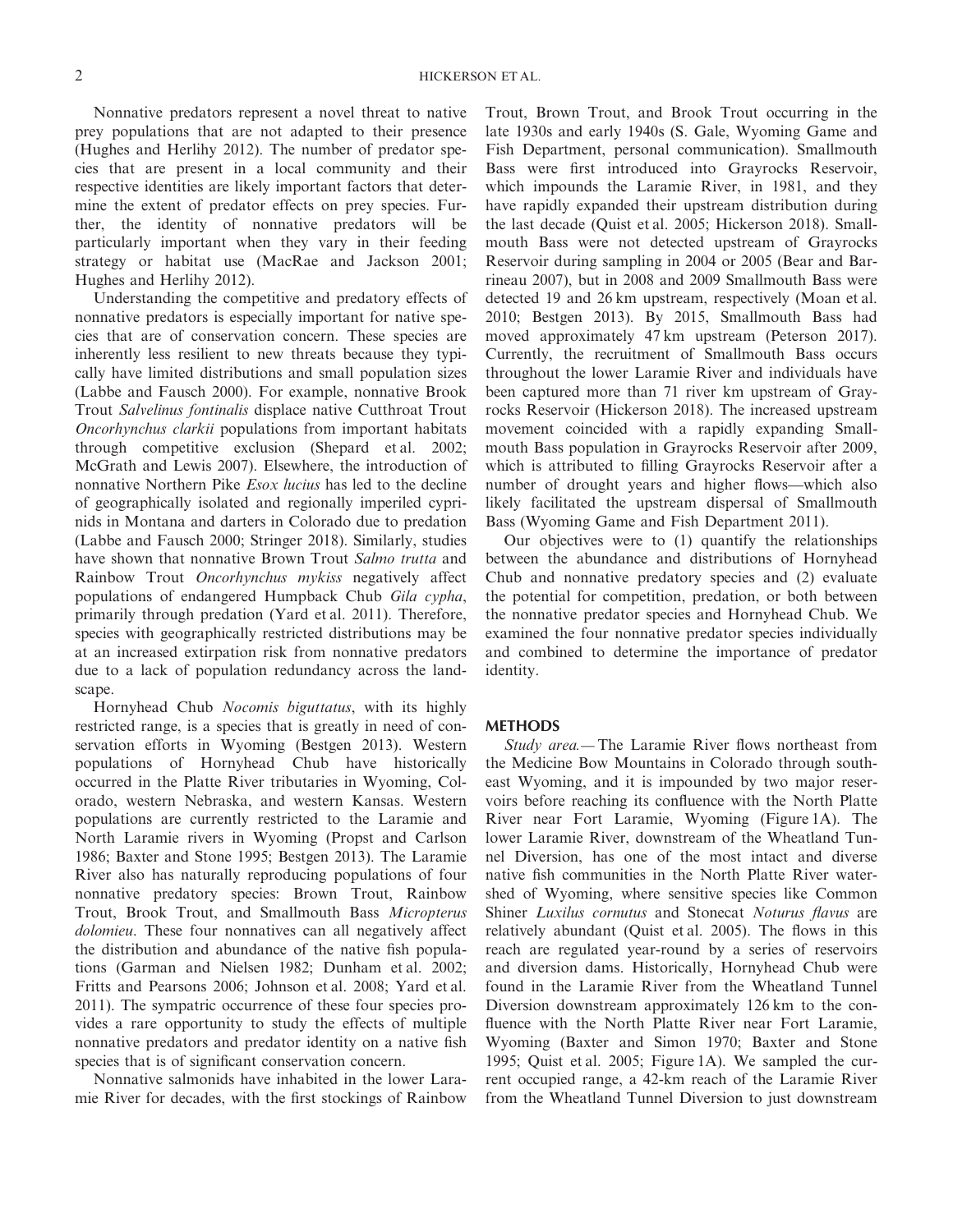

FIGURE 1. Map showing **(A)** the historical range of Hornyhead Chub within the Laramie River, which went from the Wheatland Tunnel Diversion (1) downstream to the confluence with the North Platte River near Fort Laramie, Wyoming (6; dotted line). The current distribution is the 42-km study reach (wide black line), starting at the Wheatland Tunnel Diversion (1) downstream to near Palmer Canyon Road (4), with reach breaks at Bradbury Gulch (2), and the Cramer Diversion (3). Also included is the location of Grayrocks Reservoir (5). The inset **(B)** shows the details of the Laramie River study area. The gray points indicate the sites that were sampled during 2016 and 2017, with the size of the points indicating the estimated abundance (fish per hour) of Hornyhead Chub (top), all salmonids (Brook Trout, Brown Trout, and Rainbow Trout; middle), and Smallmouth Bass (bottom) at each site. Hornyhead Chub were most abundant upstream and decreased in abundance downstream. Smallmouth Bass were absent from the upper half of the study area but increased in abundance downstream. Salmonids were most abundant in the middle reach.

of Palmer Canyon Road (Figure 1). Hornyhead Chub have never been collected upstream of the Wheatland Tunnel Diversion, which is a barrier to upstream movement, and they have rarely been found downstream of Palmer Canyon Road since the completion of Grayrocks Reservoir in 1980 (Quist et al. 2005; Bestgen 2013). The 42-km study reach flows through the Laramie River Canyon starting at an elevation of 1,969 meters and dropping to 1,417 meters (Bestgen 2013). The mean stream temperature in August within the study reach ranges from 17.6°C near the Wheatland Tunnel diversion to 19.8°C downstream near Palmer Canyon Road, which is well within the reported thermal range for Hornyhead Chub (spawning: 16–26°C; Vives 1990; thermal maximum: 35.6°C; Smale and Rabeni 1995) from other parts of their range.

The Laramie River sampling reach was stratified into three subreaches to account for variations in stream habitat and fish community: (1) upper reach  $(11 \text{ km})$ ,  $(2)$  middle reach (16 km), and (3) lower reach (15 km; Figure 1A). The upper reach is characterized by a moderate gradient; it has few nonnative predatory fish, and Smallmouth Bass are excluded from this reach by at least one potential natural barrier. The middle reach has a relatively high gradient, is dominated by large boulder substrates, is bound by a deep canyon, and supports all four nonnative predatory species. The lower reach has a lower gradient, and Smallmouth Bass are the dominant nonnative predator species. Our study system is unusual because environmental features that are usually associated with the headwaters of a stream (e.g., higher gradients, larger substrates, and canyon bound) are found in the middle of our study area.

We randomly chose seven sampling sites per subreach in 2016 and 2017 for a total of 42 sites. If a randomly chosen site fell on a parcel of private land where access had been denied, fell on sites that were already sampled, or were more than 5 miles from vehicle access, we randomly chose another site until all of the sites fell on accessible land. Additionally, if a randomly chosen site fell on sections of stream that were determined to be too difficult to sample in the field (i.e., not wadeable), we continued upstream to the nearest accessible site. No sites were repeated between 2016 and 2017. The lower and middle reaches have limited amounts of publicly accessible land, so access depended strongly upon the cooperation of private landowners.

The habitat measures that were collected at each sampling site included stream width, stream depth, water velocity, discharge, substrate size, cover type, and macrohabitat length. Additionally, one temperature logger was installed near the Wheatland Tunnel Diversion and another near Palmer Canyon Road. The predicted mean August temperatures for all of the sites were modeled by using the temperature logger data and a multiple regression model following the procedure outlined in Isaak et al. (2009). A full description of the procedure for collecting habitat data can be found in Hickerson and Walters (2019).

*Fish sampling.—* The sampling sites were 100 m in stream length. Three passes of depletion electrofishing with two backpack electrofishers (Smith Root; Model LR-24) and block nets were used to sample the fish. After each pass, all of the fish were identified to species,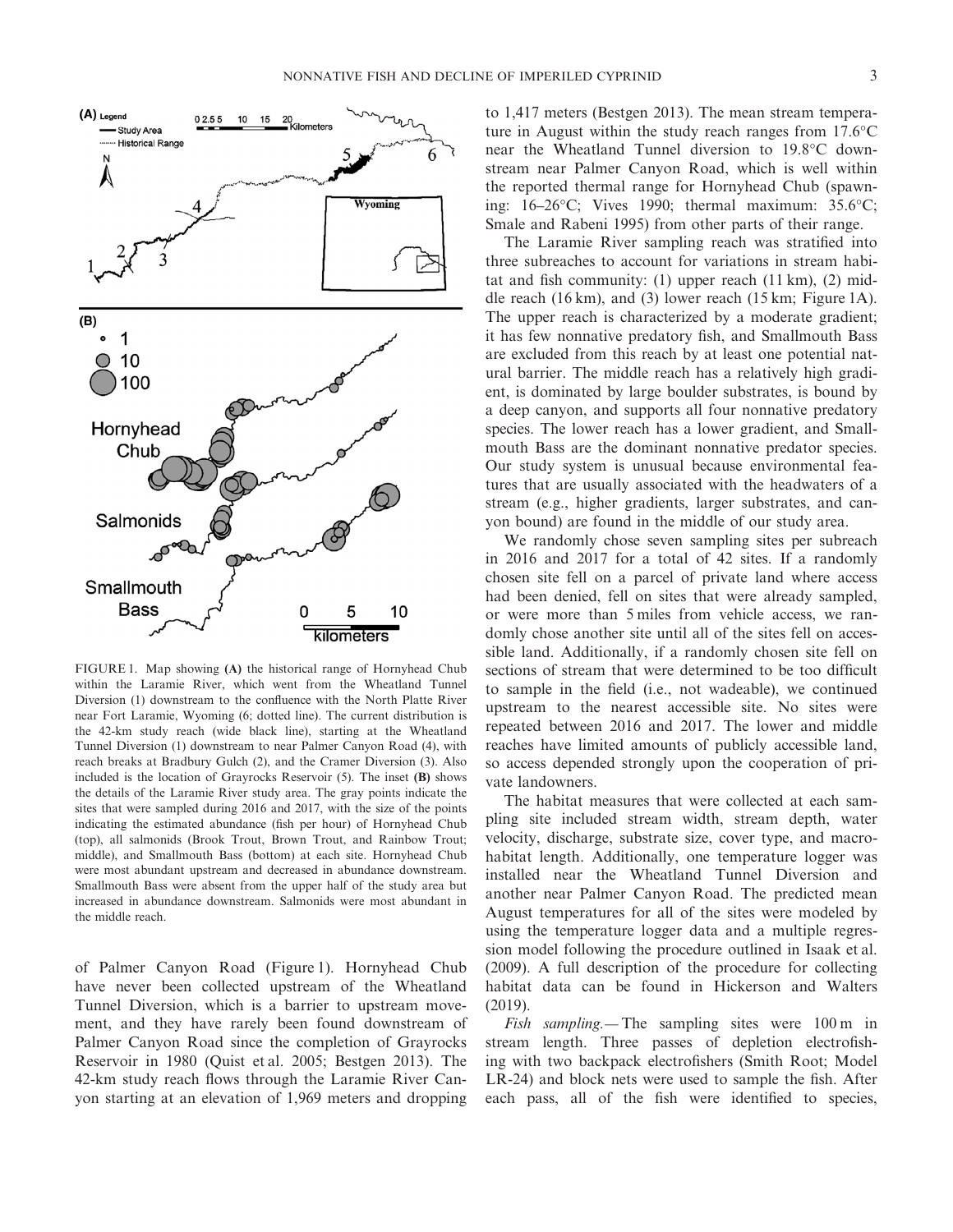counted, and placed in a live-car downstream of the sampling reach. The Hornyhead Chub and the nonnative predators were measured to the nearest millimeter total length (mm TL). We excluded a single site from the upper reach in 2017 from the subsequent analyses because we failed to achieve depletion due to an equipment error.

*Diet sampling.—* Short-term diet was characterized by using the stomach contents that were collected from all of the nonnative predators that measured over 200 mm TL. The stomach contents were collected using pulsed gastric irrigation (Light et al. 1983), preserved in individual containers with 95% ethanol, and transported to the laboratory for identification. The diet items from each sample were identified to order, counted, and weighed. The fish that were in the diet samples were identified to species when possible. We did not collect Hornyhead Chub stomach contents because of concerns that the survival of the small fish after handling might be low, and we did not want to negatively affect the population.

*Stable isotope sample collection.—* The longer-term patterns in the diets and trophic positions of the sampled fish were assessed by using stable isotope analysis (Post 2002; Boecklen et al. 2011). We collected muscle plugs from all of the nonnative predators that were over 200 mm TL by using a biopsy punch (Premier Medical Products; Uni-Punch; Vinson and Budy 2011). We also collected muscle plugs from Hornyhead Chub from the upper and middle reaches (2016: *n* = 12, 105.6 ± 9 mm TL [mean ± SE]; 2017:  $n = 8$ ,  $105.5 \pm 15.9$  mm TL). Trophic baselines (seston and epilithic biofilms) were collected at one site in each reach in July, August, and September of each year. Using a modified portable drill pump, the seston samples were collected in the field by filtering up to 10 L of river water onto precombusted (at 500°C for 4 h) filters (Whatman GF/F; Kelso and Baker 2016). The biofilm samples were collected from rocks (at least five per reach) that were scrubbed with a brush to obtain slurries. The slurries were passed through a 500-μm sieve to remove coarse detritus and larger invertebrates, collected in a plastic bottle, and placed on ice in a dark cooler until they were frozen (Jardine et al. 2014). In the laboratory, the samples were oven dried (at 60°C for 48 h), homogenized with a mortar and pestle, weighed to the nearest 0.001 mg, and loaded into tin capsules. The samples were analyzed at the University of Wyoming Stable Isotope Facility by using a Carlo Erba 1110 Elemental Analyzer coupled to a continuous-flow stable isotope ratio mass spectrometer (Thermo Finnigan; THERMO XP). The values for the stable isotopes ( $\delta^{13}$ C) and  $\delta^{15}$ N) are reported with respect to the international standards for Vienna PeeDee Belemnite carbonate (V-PDB) and atmospheric nitrogen (AIR), respectively, in parts per thousand (per mille; ‰). The measurements of in-house standards (Liver [UWSIF01] and Alfalfa [UWSUF05]) across all of the runs were both accurate and precise, with mean  $\pm$  SD of  $-17.8 \pm 0.05\%$  for  $\delta^{13}$ C and  $-6.8 \pm 0.04\%$  for  $\delta^{15}$ N for Liver (*n* = 66) and mean  $\pm$ SD of  $-27.5 \pm 0.04\%$  for  $\delta^{13}$ C and  $-0.2 \pm 0.09\%$  for  $\delta^{15}$ N for Alfalfa (*n* = 6).

*Statistical analysis.—* Three-pass depletion (the Carle– Strub method) was used to estimate abundance for all of the fish species that were encountered at each site by using the "removal" function in the FishR package (Ogle 2017). We evaluated whether the abundance of Hornyhead Chub and nonnative predators differed between years, using a Wilcoxon rank-sum test to determine whether the data from both years could be combined for the analyses.

The relationships between the estimated abundance for Hornyhead Chub and nonnative predators were evaluated by using generalized linear models with a negative binomial error distribution to account for overdispersion (Venables and Ripley 2002). The models were tested for zeroinflation using Vuong's nonnested test, and in the case of zero-inflation a zero-inflated negative binomial model was used (Vuong 1989). To evaluate the effects of nonnative predators on the distribution of Hornyhead Chub, we used logistic regression to model the presence or absence of Hornyhead Chub against the presence of each predator both individually and combined.

Random forest models were run using the randomForest package to model the abundance of Hornyhead Chub as it related to the habitat variables and fish abundances (see the list of variables in Table A.1.1; Breiman 2001; Liaw and Wiener 2002). The models were run with standardized variables, using a regression approach with 1,001 trees. The selection of variables was performed as described in Murphy et al. (2010); the variable selection process calculates a model improvement ratio for each variable and sets a threshold for the number of variables to be retained. The variable set that minimized the mean squared error of the model and maximized the percentage of variation explained was retained as the top model. Relative importance plots were used to quantify and rank the relative ability of the retained variables to predict the abundance of Hornyhead Chub. For the selected variables, partial probability plots were generated, which plot the variable range against the abundance of Hornyhead Chub.

To assess the relative importance of the diet items in the stomachs of nonnative predators, we used an index of relative importance (%IRI). The index of relative importance takes into account the proportional number of diet items, the proportional weight of the items, and the frequency of occurrence of the items in diets (Cortés 1997). The items were grouped into one of seven categories: algae, amphibians, aquatic invertebrates, terrestrial invertebrates, fish, crayfish, and debris.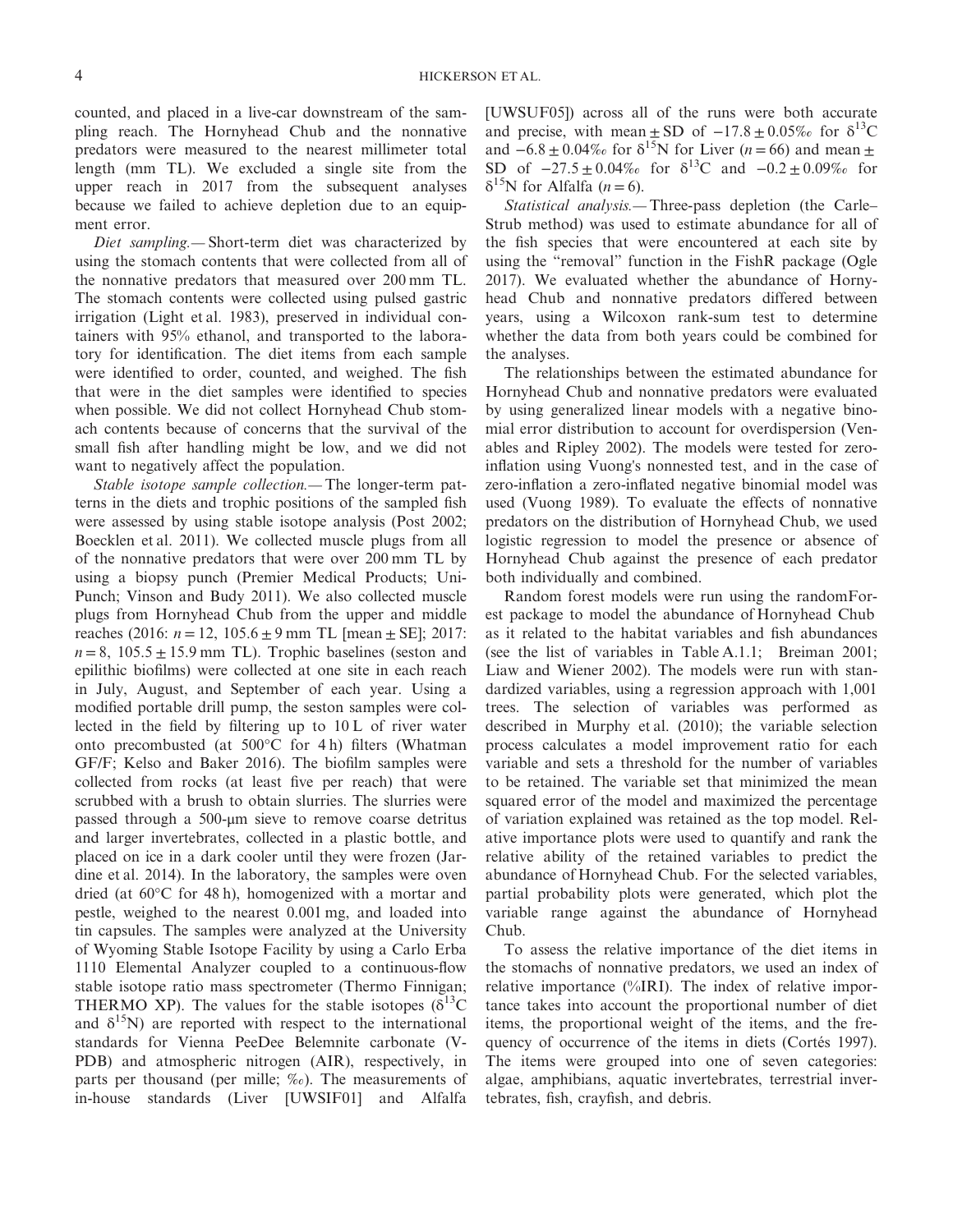The frequency of fish present in the diets was calculated for each nonnative predator species by dividing the number of individuals with fish in their stomach by the total number of individuals, excluding those having empty stomachs. The potential relationships between the frequency of fish that was present in diets and total length were assessed by using logistic regression. The sample sizes were not sufficient for a more rigorous quantitative assessment of diet selectivity.

For the stable isotope sampling, we normalized  $\delta^{13}$ C ratios for the effects of lipid content (Post et al. 2007). The isotope signatures for carbon were further corrected for baseline variation by calculating the difference between the carbon signature for each fish at a given reach and the mean baseline carbon signature at the same reach and dividing by the carbon signature range for all of the baseline samples from that reach (Walsworth et al. 2013). The isotope signatures for nitrogen were corrected for baseline variation by subtracting the difference between the absolute value of the mean nitrogen signature for the reach and the absolute value of the minimum mean nitrogen signature for all of the reaches from the nitrogen signature of each fish from that reach (Walsworth et al. 2013). We then used kernel utilization density methods to estimate the isotopic niches for Hornyhead Chub and of the all nonnative predator species for each year (KUD; Eckrich et al. 2018, in press). The KUD method draws on the existing spatial metrics to estimate isotope niches (e.g., the minimum convex polygon [Layman et al. 2007] and standard ellipses [Jackson et al. 2011]), but importantly it allows users to describe the isotopic niche with a nonparametric estimator that precisely captures the distribution of the data and yields an accurate delineation of niche space and overlap. We extracted the 95% contours (i.e., ellipses) with the rKIN package (Albeke 2017). The percentage of niche overlap between the species was evaluated to assess the potential for competition between nonnative predators and Hornyhead Chub (Eckrich et al. 2018, in press). Trophic position was calculated for all of the nonnative predators that were greater than 200 mm TL and all of the Hornyhead Chub by using the equation presented in Walsworth et al. (2013), assuming a baseline trophic position of 1 and trophic fractionation of 3.4‰ for  $\delta^{15}N$  (Post 2002). We tested for significant differences in the mean trophic position of the fish between years by using a Wilcoxon rank-sum test, and we tested for differences among the nonnative predator species within each year by using a Kruskal–Wallis rank-sum test with a pairwise Wilcoxon rank-sum test to determine whether the species pairs differed. Finally, we evaluated whether trophic position was related to total length for both nonnative predators and Hornyhead Chub by using generalized linear modeling. All of the statistical analyses were carried out in Program R (R Core Team 2016, version 3.4.2).

#### **RESULTS**

#### **Abundance and Distribution**

The results from the Wilcoxon rank-sum tests for average abundance estimates for both Hornyhead Chub and total nonnative predators did not differ between years  $(W = 242.5, P = 0.398; W = 152.5, P = 0.136$  for chub and nonnative predators, respectively), so we combined the data from both years for the analyses. The estimated abundance for Hornyhead Chub was highest at the sites in the upper reach and declined downstream through the middle and lower reaches (see Figure A.2.1). Rainbow Trout were the most abundant nonnative predator in the upper reach but still occurred at relatively low numbers (Table 1). Brook Trout were the most abundant nonnative predator species in the middle reach, occurring at all of the sites that were sampled (Table 1). Smallmouth Bass were by far the most abundant nonnative predator species in the lower reach, occurring at every site that was sampled (Table 1).

There was a strong, negative relationship between the estimated abundance for Hornyhead Chub at a site and the estimated abundance for all nonnative predators at a site  $(P = 0.010$ ; Figure 2). This was driven by a strong, negative relationship between the estimated abundance for Hornyhead Chub and the estimated abundance for Smallmouth Bass  $(P < 0.001$ ; Figure 2D). The estimated abundance for Hornyhead Chub was not significantly related to the estimated abundance for the salmonid predator species (Brook Trout  $[P = 0.538]$ , Brown Trout  $[P = 0.437]$ , or Rainbow Trout  $[P = 0.089]$ , but Hornyhead Chub were most abundant at the sites with no salmonid predators.

The presence of Hornyhead Chub was negatively related to the presence of Smallmouth Bass  $(P = 0.003)$ . The results indicated that the probability of presence for Hornyhead Chub when Smallmouth Bass were absent  $(P = 0.913)$  was significantly higher than that for when bass were present  $(P=0.444)$ . Hornyhead Chub were absent from 10 of the 18 sites where Smallmouth Bass were captured, and the estimated abundance when bass were present was low  $(6 \pm 6.48 \text{ [mean} \pm \text{SD}])$ . The presence of Hornyhead Chub was not significantly related to the presence of Rainbow Trout  $(P = 0.087)$  or Brown Trout  $(P = 0.644)$ , and there was a significant positive relationship between the presence of Hornyhead Chub and Brook Trout ( $P = 0.036$ ).

The top random forest model retained 12 variables and had an *R*-squared of 0.53. Modeled temperature (1.00) and Smallmouth Bass abundance (0.63) had the highest relative importance values by far, with all of the other variables having importance values less than 0.4 (see Table A.1.1). The abundance estimates for Hornyhead Chub increased with decreasing temperature and decreasing abundance of Smallmouth Bass (see Figure A.2.2).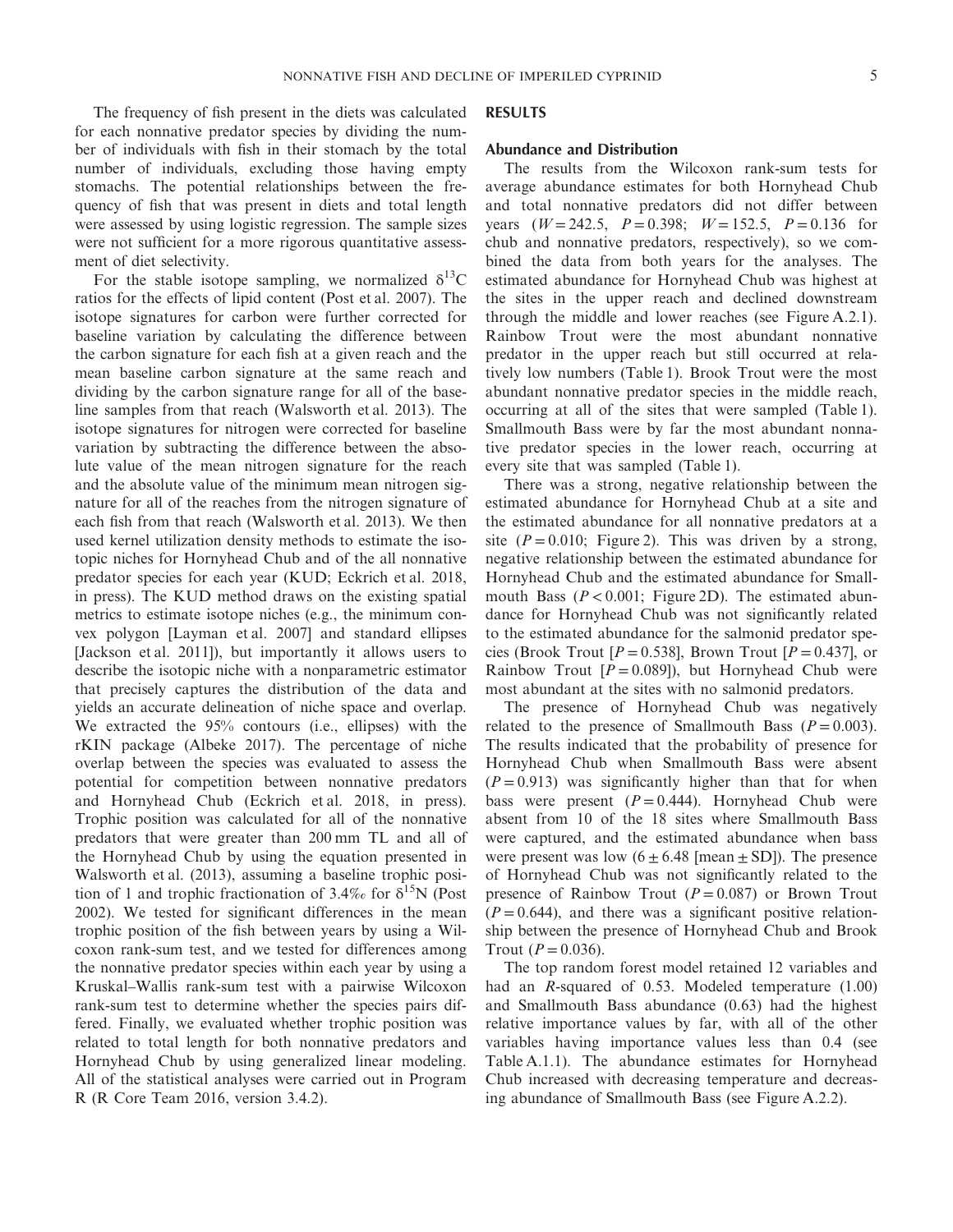TABLE 1. Comparison of mean estimated abundance (per 100 meters) of Hornyhead Chub (HHC), Brown Trout (BNT), Brook Trout (BKT), Rainbow Trout (RBT), and Smallmouth Bass (SMB) between the upper, middle, and lower reaches, with minimum and maximum estimates for each species and reach.

|            | Upper reach $(n=13)$ |     |          | Middle reach $(n = 14)$ |          |     | Lower reach $(n = 14)$ |     |     |
|------------|----------------------|-----|----------|-------------------------|----------|-----|------------------------|-----|-----|
|            | Mean (SD)            | Min | Max      | Mean (SD)               | Min      | Max | Mean (SD)              | Min | Max |
| <b>HHC</b> | 60.85 (48.49)        |     | 127      | 23.5 (21.53)            | $\theta$ | 73  | 0.64(1.28)             |     |     |
| <b>BNT</b> | 0.07(0.27)           |     |          | 2.21(3.12)              |          | 11  | 0.57(1.02)             |     |     |
| <b>BKT</b> | 0.07(0.27)           |     |          | 9.07(13.34)             |          | 53  |                        |     |     |
| <b>RBT</b> | 1.08(1.66)           |     |          | 11.07(10.63)            | $\theta$ | 43  | 0.07(0.27)             |     |     |
| <b>SMB</b> | $\theta$             |     | $\theta$ | 1.07(2.16)              | 0        | 6   | 27.86 (25.24)          |     | 72  |

#### **Diet Analysis**

Stomach samples were collected from 120 Rainbow Trout, 74 Brook Trout, 30 Brown Trout, and 53 Smallmouth Bass, yielding a total of 277 diet samples. Only four of the 277 stomachs that were sampled were empty. Brown Trout, Brook Trout, and Rainbow Trout relied mostly on aquatic invertebrates as a prey source  $\frac{\%IRI}{\%}$ 96.9, 93.2, and 70.9, respectively) with fish being of little importance in the diet  $\frac{0}{a}$  IRI = 0.45, 0.06, and 0.19 respectively; Figure 3). Smallmouth Bass also had a heavy reliance on aquatic invertebrates (%IRI =  $56.18$ ), but crayfish  $(\frac{\%}{IRI} = 26.42)$  and fish  $(\frac{\%}{IRI} = 14.59)$  made up a substantial component of the overall diet (Figure 3).

The frequency for presence of fish in the diet was low for Brown Trout (3.33%), Brook Trout (4.05%), and Rainbow Trout (4.17%), but it was strikingly consistent among the three trout species. Smallmouth Bass were much more piscivorous (25.49%) with over a quarter of all individuals sampled having some kind of fish remains in their stomach. The total length of the predator species was not significantly related to the presence of fish their diets (Rainbow Trout  $[P=0.144]$ , Brown Trout  $[P=0.426]$ , Brook Trout  $[P=$ 0.320], or Smallmouth Bass  $[P = 0.065]$ ; Figure 4).

The identifiable fishes in the diet samples from Smallmouth Bass included Creek Chub *Semotilus atromaculatus* (*n* = 3), Central Stoneroller *Campostoma anomalum* (*n* = 2),



FIGURE 2. Relationship between the estimated abundance for Hornyhead Chub and the estimated abundance for salmonid predator species (Brook Trout  $[P = 0.538]$ , Brown Trout  $[P = 0.437]$ , and Rainbow Trout  $[P = 0.089]$ ). There is a strong negative relationship between the estimated abundance for Hornyhead Chub and the estimated abundance for Smallmouth Bass (*P* < 0.001).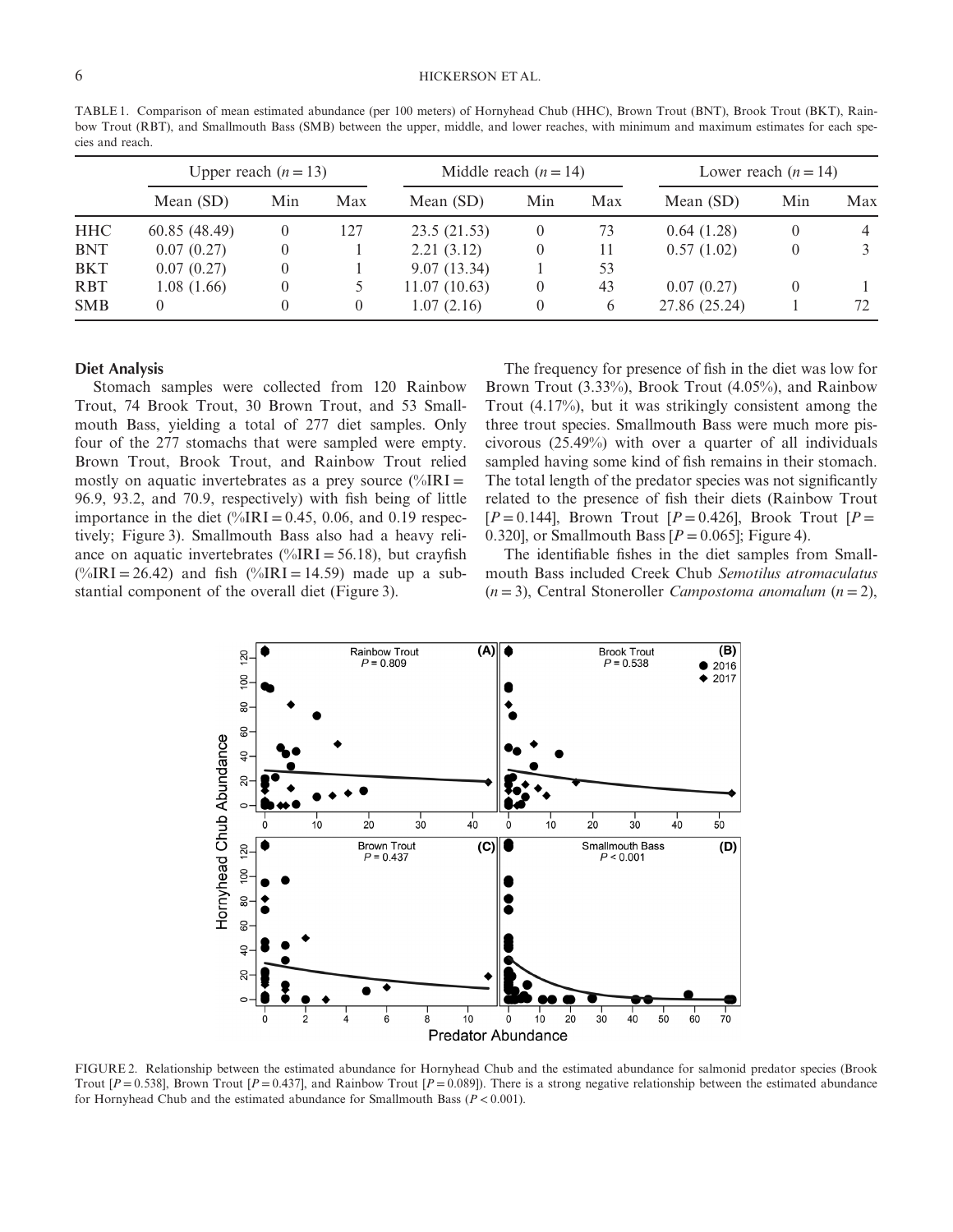

FIGURE 3. Index of relative importance (%IRI) values for seven prey categories for Brook Trout, Brown Trout, Rainbow Trout, and Smallmouth Bass (light to dark bars, respectively). All of the species relied heavily on aquatic invertebrates, but Smallmouth Bass also consumed substantial amounts of fish and crayfish. The consumption of algae by trout was likely incidental while trying to capture invertebrates.

Stonecat  $(n=3)$ , and Smallmouth Bass  $(n=1)$ . The identifiable fishes in the salmonid stomachs included Common Shiner  $(n=3)$ , Creek Chub  $(n=2)$ , and Hornyhead Chub  $(n=3,$  two of which had been consumed by Rainbow Trout and one by a Brook Trout). Generally, the most abundant prey fish were the ones that were consumed, with Hornyhead Chub typically being consumed at sites where they were relatively abundant.

#### **Stable Isotope Analysis**

Predator niche size (determined with KUDs) varied among species and years (Figure 5). From 2016 to 2017, niche contraction was observed in Rainbow Trout and Brown Trout and niche expansion was observed in Brook Trout and Smallmouth Bass. The estimated isotopic niche overlap between Hornyhead Chub and nonnative predators varied between years, and the variation was predominately due to niche shifts of the predators. In 2016, Hornyhead Chub had the greatest niche overlap with Rainbow Trout  $(56.3\%)$ , with Brown Trout  $(39.1\%)$ , Smallmouth Bass (28.8%), and Brook Trout (10.6%) having slightly less overlap (Figure 5). In 2017, the niche overlap was reduced for Rainbow Trout (36.9%) but increased for Smallmouth Bass (75.9%), Brown Trout (46.0%), and Brook Trout (32.6%; Figure 5).

The trophic positions of all of the nonnative predators were significantly different between years ( $W = 1819$ ,  $P <$ 0.001). The mean trophic position was significantly different between predator species in 2016 ( $\chi^2$  = 31.259, df = 3, *P* < 0.001), but not in 2017 ( $\chi^2$  = 3.003, df = 3, *P* = 0.391). The trophic position for Smallmouth Bass  $(3.04 \pm 0.21)$ [mean  $\pm$  SD]) was significantly higher than that for Rainbow Trout  $(2.77 \pm 0.15, P < 0.001)$  and Brook Trout  $(2.71 \pm 0.12, P < 0.001)$ , but not Brown Trout  $(2.88 \pm 0.22,$  $P = 0.13$ ) in 2016. In 2017, Smallmouth Bass had the highest mean trophic position  $(3.19 \pm 0.15)$ , but it was not significantly different from the three nonnative salmonid species (Rainbow Trout,  $3.13 \pm 0.13$ ; Brook Trout,  $3.12 \pm$ 0.15; Brown Trout  $3.12 \pm 0.23$ ). The trophic position of



FIGURE 4. Trophic position (*y*-axis) as a function of total length (*x*-axis) for all four nonnative predator species and each study year. The panels show the *P*-value for each species and year and the fitted regression line for the significant relationships. The black circles indicate individuals that had fish remains in their stomachs at the time of capture.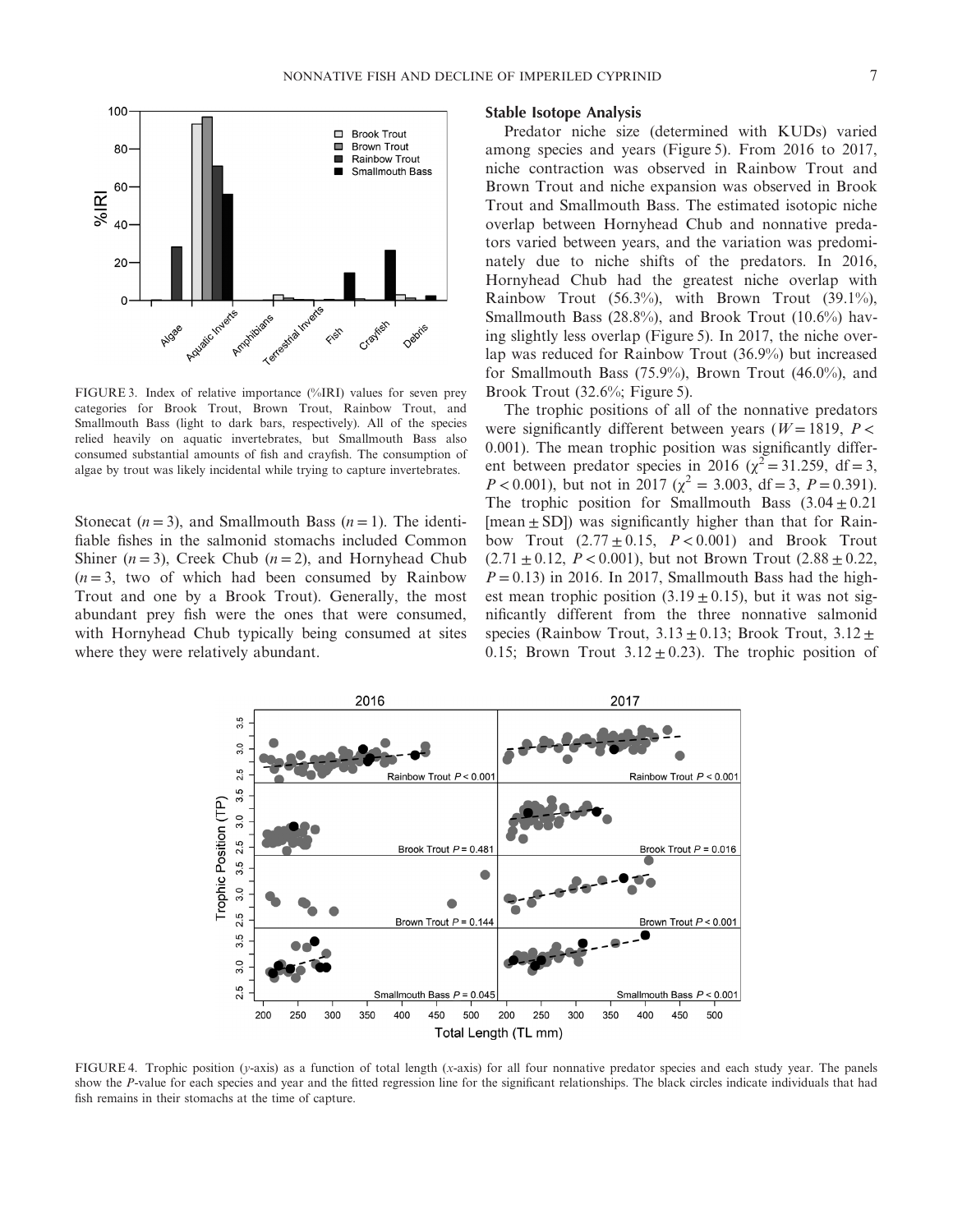

FIGURE 5. Kernel isotopic niche estimates for Hornyhead Chub (gray circles, dashed line) varied in overlap with nonnative predators (black circles, solid black line) between  $(A-D)$  2016 ( $n = 12$ ) and  $(E-H)$  2017 ( $n = 12$ )  $= 8$ ). The percentages indicate the amount of niche overlap between Hornyhead Chub and a single predator species: (A, E) Rainbow Trout, (B, F) Brook Trout, (C, G) Brown Trout, and (D, H) Smallmouth Bass.

Hornyhead Chub (2016:  $2.83 \pm 0.11$ , 2017:  $3.02 \pm 0.30$ ) was comparable to that of the nonnative predator species. Trophic position was significantly related to total length for all of the nonnative predator species each year, with the exception of Brook Trout  $(P = 0.481)$  and Brown Trout ( $P = 0.144$ ) in 2016 (Figure 4).

#### **DISCUSSION**

The results of this study indicate that levels of abundance and distributions for Hornyhead Chub are negatively correlated with the presence of nonnative predators in the Laramie River. Furthermore, species identity seems to be important for determining the extent of predator effects. At sites with relatively high abundance of nonnative salmonids, Hornyhead Chub persist, although at lower abundances. In contrast, there is limited overlap between sites with Smallmouth Bass and Hornyhead Chub and when they overlap abundance is low for Hornyhead Chub. Although all of the sampled nonnative predator species were found to consume native cyprinids, Smallmouth Bass had fish in their diets more frequently, had fish in their stomachs at smaller sizes, and had a higher mean trophic position than did nonnative salmonids. This suggests that in the Laramie River, Smallmouth Bass predation could be a greater threat to native fish species, such as Hornyhead Chub, than that from nonnative salmonids.

Differences in the degree of piscivory and habitat use among predator species could explain why Hornyhead Chub appear to be able to coexist with nonnative salmonids but not with Smallmouth Bass. In small Ontario lakes, it was proposed that use of deeper thermal refugia by salmonids during summer thermal stratification explained why salmonids had less of an effect than did Smallmouth Bass, which occupied the same habitats as the sensitive cyprinids year-round (MacRae and Jackson 2001). Further, predation risk from Smallmouth Bass has previously been found to drive Hornyhead Chub movement from preferred habitats into shallow water refugia (Schlosser 1987) and limited refuge microhabitat availability for small-bodied native fish has been shown to result in high spatial overlap and predation by Smallmouth Bass (Johnson et al. 2008). Smallmouth Bass are sympatric with Hornyhead Chub throughout much of their distribution in the Midwest, where they prey on Hornyhead Chub, but predation does not lead to extirpation (Becker 1983). The Hornyhead Chub that inhabit the Laramie River might be more susceptible to predation because Smallmouth Bass are a novel predator in the system, so they may not be behaviorally adapted to predation pressure or there may be a lack of refuge habitat in the Laramie River (Schlosser 1987; Matter and Mannan 2005).

In the Laramie River, Hornyhead Chub showed a strong longitudinal decrease in abundance moving downstream, which corresponds to increasing temperatures and increased Smallmouth Bass presence and abundance. There was a slight downstream increase in stream temperature  $(-2-3°C)$ , with Smallmouth Bass primarily found at sites with predicted mean August temperatures greater than 19°C. This temperature threshold corresponds with what has been found in other studies on Smallmouth Bass (Lawerence et al. 2012). Disentangling the effect of temperature and that of Smallmouth Bass is not possible with only field data. While Hornyhead Chub appear to prefer cooler temperatures, we do not believe temperatures >19°C are a limiting factor for Hornyhead Chub because they are well within the range required for spawning (16– 26°C) and the maximum daily peak water temperatures were far below lethal levels (35.6°C; Vives 1990; Smale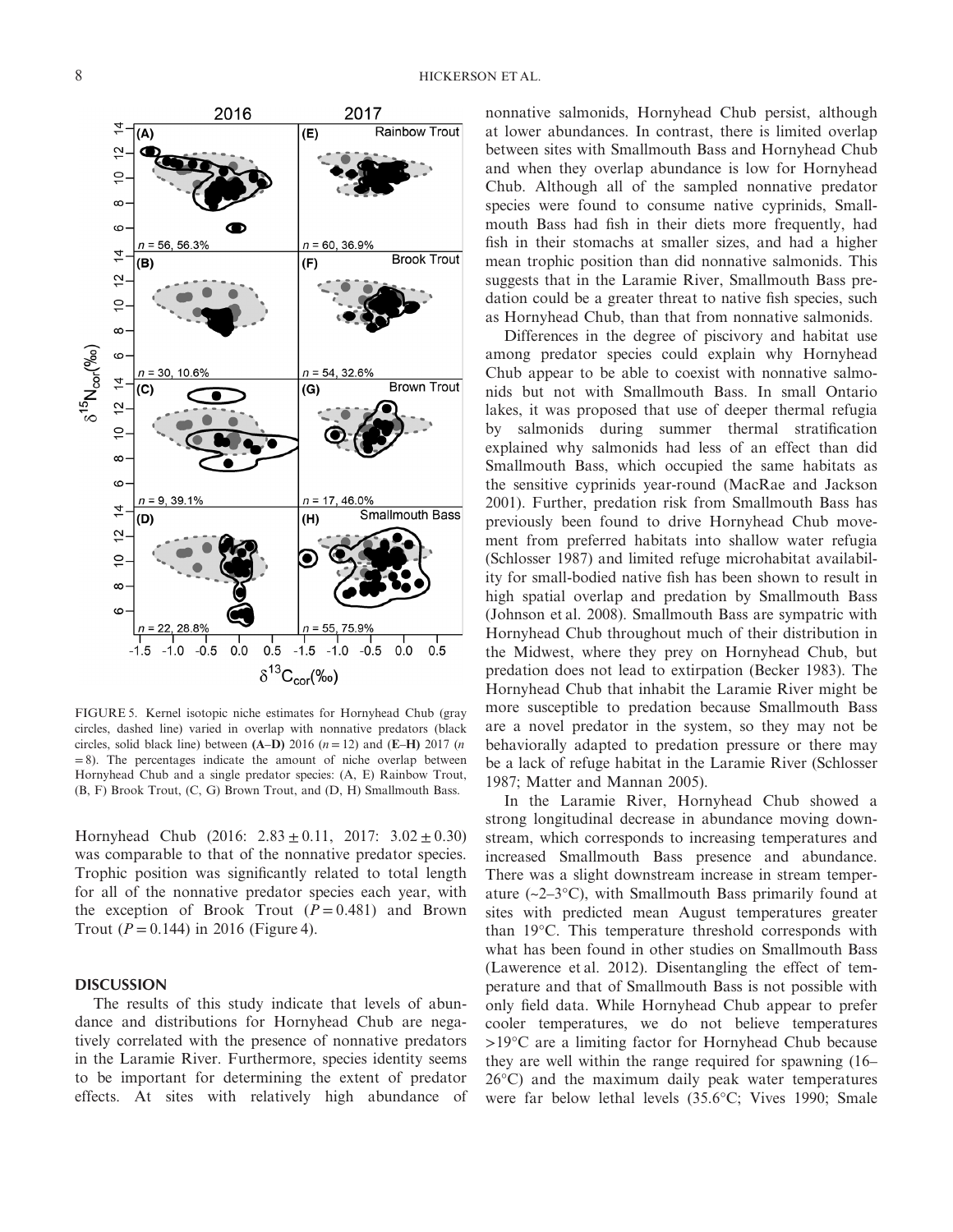and Rabeni 1995). In addition, Hornyhead Chub was historically present at downstream locations (Quist et al. 2005) and a natural fish barrier appears to be preventing further upstream invasion of Smallmouth Bass (Hickerson 2018).

Longitudinal habitat shifts could also be driving fish presence and abundance, but the lower Laramie River does not show clear longitudinal habitat shifts. Turbidity is a habitat characteristic known to be important for Hornyhead Chub (Mammoliti 2002). We did not measure stream turbidity, but we did not observe longitudinal changes in turbidity in the summer. However, silt released from the Wheatland Tunnel Diversion during October drawdowns likely caused increased turbidity for some of the upper sites in the fall. Previous research on the Laramie River suggested that low summer discharge was one factor limiting Hornyhead Chub distribution (Bestgen 2013). However, our research occurred during a period of relatively high and stable flows, primarily regulated by diversions, and discharge was not found to be an important limiting factor (Hickerson and Walters 2019). In general, a comparison between Laramie River sites with and without Hornyhead Chub found that differences in the fish communities were much greater than differences in habitat (Hickerson and Walters 2019). The fish community data suggest that the low abundance of Hornyhead Chub in the lower reach coincides with the upstream invasion of Smallmouth Bass (Quist et al. 2005; Bear and Barrineau 2007; Moan et al. 2010).

The results for both diet and isotope signatures support some degree of fish consumption for Smallmouth Bass and salmonids, but combining these approaches provided a more resolved understanding of piscivory in this system. Stable isotope analysis is better able to detect piscivory than stomach content analysis alone (Vinson and Budy 2011), and our isotope data suggests that a higher proportion of nonnative predators are piscivorous than our diet data indicates—fish that had fish in their diet had a similar trophic position to fish that did not. Stomach contents can rapidly degrade to the point where they become unidentifiable, especially for food items such as larval fish, and may only represent the previous few hours or days of feeding (Schooley et al. 2008). We did not find any Hornyhead Chub in the stomachs of Smallmouth Bass, but Smallmouth Bass preyed on morphologically similar native cyprinids (Creek Chub and Central Stoneroller), which suggests that Smallmouth Bass would likely consume Hornyhead Chub when they encounter them. Trophic position increased with fish size, as has been commonly documented elsewhere (McIntyre et al. 2006; Vinson and Budy 2011). Our data suggest that all of the examined individuals are piscivorous to some extent, but larger individuals are likely either eating a higher proportion of fish relative to other diet items (e.g.,

invertebrates) or larger fish than are smaller individuals. This demonstrates the importance of using multiple diet tracers when investigating predation because had we relied on diet data alone we would have concluded that only a few individuals were piscivorous and that piscivory had no relationship to the total length of predators.

The stable isotope results also provided insight into the potential for competition between species. Niche overlap between Hornyhead Chub and nonnative predators was variable but substantial across species and years (10–75% overlap). While we did not find any evidence of food limitation, the existence of niche overlap is evidence that competition for food resources could also be occurring among Hornyhead Chub and nonnative predators.

Our results are limited because the data were collected during the summer months of July, August, and September. The diet composition of predators is known to shift seasonally, especially when prey fish are vulnerable during spawning (Museth et al. 2003). Therefore, we may not be fully accounting for the annual diet composition of the nonnative predator species and could be missing seasonally important periods of piscivory (i.e., during nest guarding and spawning by Hornyhead Chub). We were also limited to sampling sections of the river where permission to access private property was granted. As a result we were not able to account for some potentially important sections within the lower reach where the Laramie River transitions out of the canyon onto the prairie.

Our results add to the growing concern about nonnative predators and have important implications for fisheries managers tasked with conserving at-risk native fish species. Reservoirs are often stocked with nonnative predatory fish, and they can serve as a source population for the dispersal of nonnatives into lotic habitats that are occupied by native fishes. This pathway has been repeatedly implicated by the loss of native fish species (Labbe and Fausch 2000; Mammoliti 2002; Quist et al. 2005). The recent expansion of Smallmouth Bass out of Grayrocks Reservoir appears to be having important ramifications for the Hornyhead Chub population in the Laramie River, as Hornyhead Chub are generally not found in reaches with Smallmouth Bass and this is not well explained just by habitat characteristics. Hornyhead Chub are now found without Smallmouth Bass in only 18 km of their historical range of about 126 km in the Laramie River, a range reduction of nearly 86%. In contrast, Hornyhead Chub appear to persist in the presence of nonnative salmonids. This could be due to differences in the degree of piscivory and habitat use between the predator species. Understanding the relative effects of different predator species can help to prioritize and target management actions for the conservation of native fishes.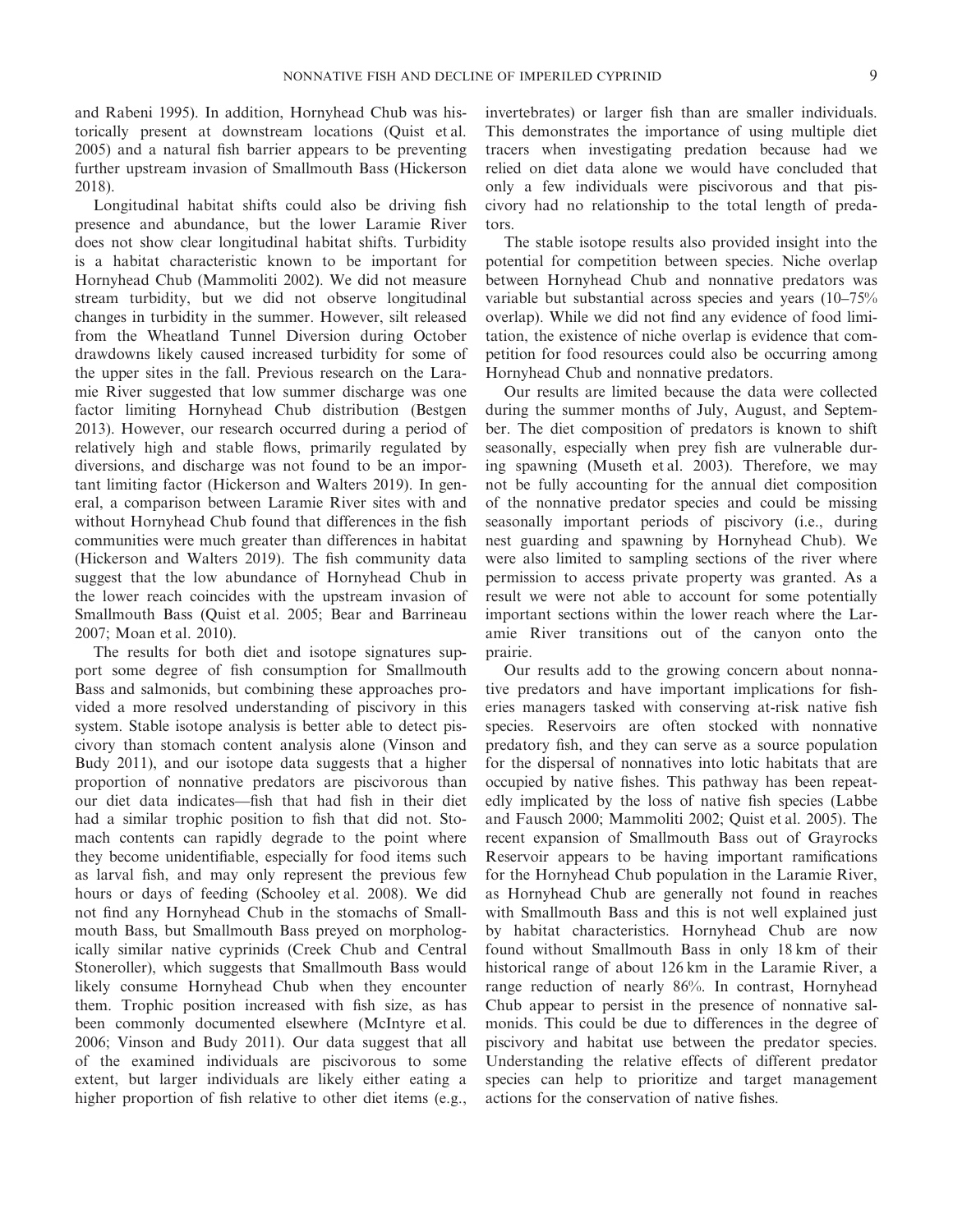### **ACKNOWLEDGMENTS**

We thank Steve Gale and Bobby Compton for their invaluable assistance in the field and expert advice in project planning. We thank the private landowners for their support and cooperation; without them this work would not have been possible. We are grateful to all of the seasonal technicians and volunteers that helped with collecting the data for this study. Funding was provided by the Wyoming Game and Fish Department. Any use of trade, firm, or product names is for descriptive purposes only and does not imply endorsement by the U.S. Government. The data were collected under Wyoming Game and Fish Department Chapter 33 permit #1065 and University of Wyoming Institutional Animal Care and Use Committee Protocol 20160609AW00244-01. There is no conflict of interest declared in this article.

#### **REFERENCES**

- Albeke, S. E. 2017. rKIN: (kernel) isotope niche estimation. R package version 0.1. Available:<https://cran.r-project.org/package=rKIN>. (September 2019).
- Baxter, G. T., and J. R. Simon. 1970. Wyoming fishes. Wyoming Game and Fish Department, Bulletin 4, Cheyenne.
- Baxter, G. T., and M. Stone. 1995. Fishes of Wyoming. Wyoming Game and Fish Department, Cheyenne.
- Bear, B., and C. Barrineau. 2007. Status of habitat and native fish in southeast Wyoming prairie streams. Wyoming Game and Fish Department, Administrative Report, Cheyenne.
- Becker, G. C. 1983. Fishes of Wisconsin. University of Wisconsin Press, Madison.
- Bestgen, K. R. 2013. Distribution, habitat, and ecology of Hornyhead Chub *Nocomis biguttatus* in southeastern Wyoming. Final Report to the Wyoming Game and Fish Department, Laramie and Colorado State University, Larval Fish Laboratory Contribution 175, Fort Collins.
- Boecklen, W. J., C. T. Yarnes, B. A. Cook, and A. C. James. 2011. On the use of stable isotopes in trophic ecology. Annual Review of Ecology, Evolution, and Systematics 42:411–440.

Breiman, L. 2001. Random forests. Machine Learning 45:5–32.

- Cortés, E. 1997. A critical review of methods of studying fish feeding based on analysis of stomach contents: application to elasmobranch fishes. Canadian Journal of Fisheries and Aquatic Sciences 54:726– 738.
- Crowder, L. B. 1980. Alewife, Rainbow Smelt and native fishes in Lake Michigan: competition or predation? Environmental Biology of Fishes 5:225–233.
- Cucherousset, J., and J. D. Olden. 2011. Ecological impacts of nonnative freshwater fishes. Fisheries 36:215–230.
- Dunham, J. B., S. B. Adams, R. E. Schroeter, and D. C. Novinger. 2002. Alien invasions in aquatic ecosystems: toward an understanding of Brook Trout invasions and potential impacts on inland Cutthroat Trout in western North America. Reviews in Fish Biology and Fisheries 12:373–391.
- Eckrich, C. A., S. E. Albeke, E. A. Flaherty, R. Bowyer, and M. Bendavid. In press. rKIN: kernel-based method for estimating isotopic niche size and overlap. Journal of Animal Ecology.
- Eckrich, C. A., E. A. Flaherty, and M. Ben-David. 2018. Functional and numerical responses of shrews to competition vary with mouse density. PLoS (Public Library of Science) ONE [online journal] 13(1):e0189471.
- Fritts, A. L., and T. N. Pearsons. 2006. Effects of predation by nonnative Smallmouth Bass on native salmonid prey: the role of predator

and prey size. Transactions of the American Fisheries Society 135:853–860.

- Garman, G. C., and L. A. Nielsen. 1982. Piscivority by stocked Brown Trout (*Salmo trutta*) and its impact on the nongame fish community of Bottom Creek, Virginia. Canadian Journal of Fisheries and Aquatic Sciences 39:862–869.
- Hickerson, B. T. 2018. Conservation and recovery of Hornyhead Chub. Master's thesis. University of Wyoming, Laramie.
- Hickerson, B. T., and A. W. Walters. 2019. Evaluation of potential translocation sites for an imperiled cyprinid, the Hornyhead Chub. North American Journal of Fisheries Management 39:205–218.
- Hoeinghaus, D., and F. Pelicice. 2010. Lethal and nonlethal effects of predators on stream fish species and assemblages: a synthesis of predation experiments. Pages 619–648 *in* K. B. Gido and D. A. Jackson, editors. Community ecology of stream fishes: concepts, approaches, and techniques. American Fisheries Society, Symposium 73, Bethesda, Maryland.
- Hughes, R. M., and A. T. Herlihy. 2012. Patterns in catch per unit effort of native prey fish and alien piscivorous fish in 7 Pacific Northwest USA Rivers. Fisheries 37:201–211.
- Isaak, D., B. Rieman, and D. Horan. 2009. A watershed-scale monitoring protocol for Bull Trout. U.S. Forest Service General Technical Report RMRS-GTR-224.
- Jackson, A. L., R. Inger, A. C. Parnell, and S. Bearhop. 2011. Comparing isotopic niche widths among and within communities: SIBER–stable isotope bayesian ellipses in R. Journal of Ecology 80:595–602.
- Jackson, D. A., P. R. Peres-Neto, and J. D. Olden. 2001. What controls who is where in freshwater fish communities–the roles of biotic, abiotic, and spatial factors. Canadian Journal of Fisheries and Aquatic Sciences 58:157–170.
- Jardine, T. D., W. L. Hadwen, S. K. Hamilton, S. Hladyz, S. M. Mitrovic, K. A. Kidd, W. Y. Tsoi, M. Spears, D. P. Westhorpe, V. M. Fry, F. Sheldon, and S. E. Bunn. 2014. Understanding and overcoming baseline isotopic variability in running waters. River Research and Applications 30:155–165.
- Johnson, B. M., P. J. Martinez, J. A. Hawkins, and K. R. Bestgen. 2008. Ranking predatory threats by nonnative fishes in the Yampa River, Colorado, via bioenergetics modeling. North American Journal of Fisheries Management 28:1941–1953.
- Kelso, J. E., and M. A. Baker. 2016. Filtering with a drill pump: an efficient method to collect suspended sediment. Journal of the American Water Resource Association 52:262–268.
- Kershner, M. W., and D. M. Lodge. 1995. Effects of littoral habitat and fish predation on the distribution of an exotic crayfish. Journal of the North American Benthological Society 14:414–422.
- Labbe, T. R., and K. D. Fausch. 2000. Dynamics of intermittent stream habitat regulate persistence of a threatened fish at multiple scales. Ecological Applications 10:1774–1791.
- Lawerence, D. J., J. D. Olden, and C. E. Torgersen. 2012. Spatiotemporal patterns and habitat associations of Smallmouth Bass (*Micropterus dolomieu*) invading salmon-rearing habitat. Freshwater Biology 57:1929–1946.
- Layman, C. A., J. P. Quattrochi, C. M. Peyer, and J. E. Allgeier. 2007. Niche width collapse in a resilient top predator following ecosystem fragmentation. Ecology Letters 10:937–944.
- Liaw, A., and M. Wiener. 2002. Classification and regression by randomForest. R News 2:18–22.
- Light, R. W., P. H. Adler, and D. E. Arnold. 1983. Evaluation of gastric lavage for stomach analyses. North American Journal of Fisheries Management 3:81–85.
- MacRae, P. S. D., and D. A. Jackson. 2001. The influence of Smallmouth Bass (*Micropterus dolomieu*) predation and habitat complexity on the structure of littoral zone fish assemblages. Canadian Journal of Fisheries and Aquatic Sciences 58:342–351.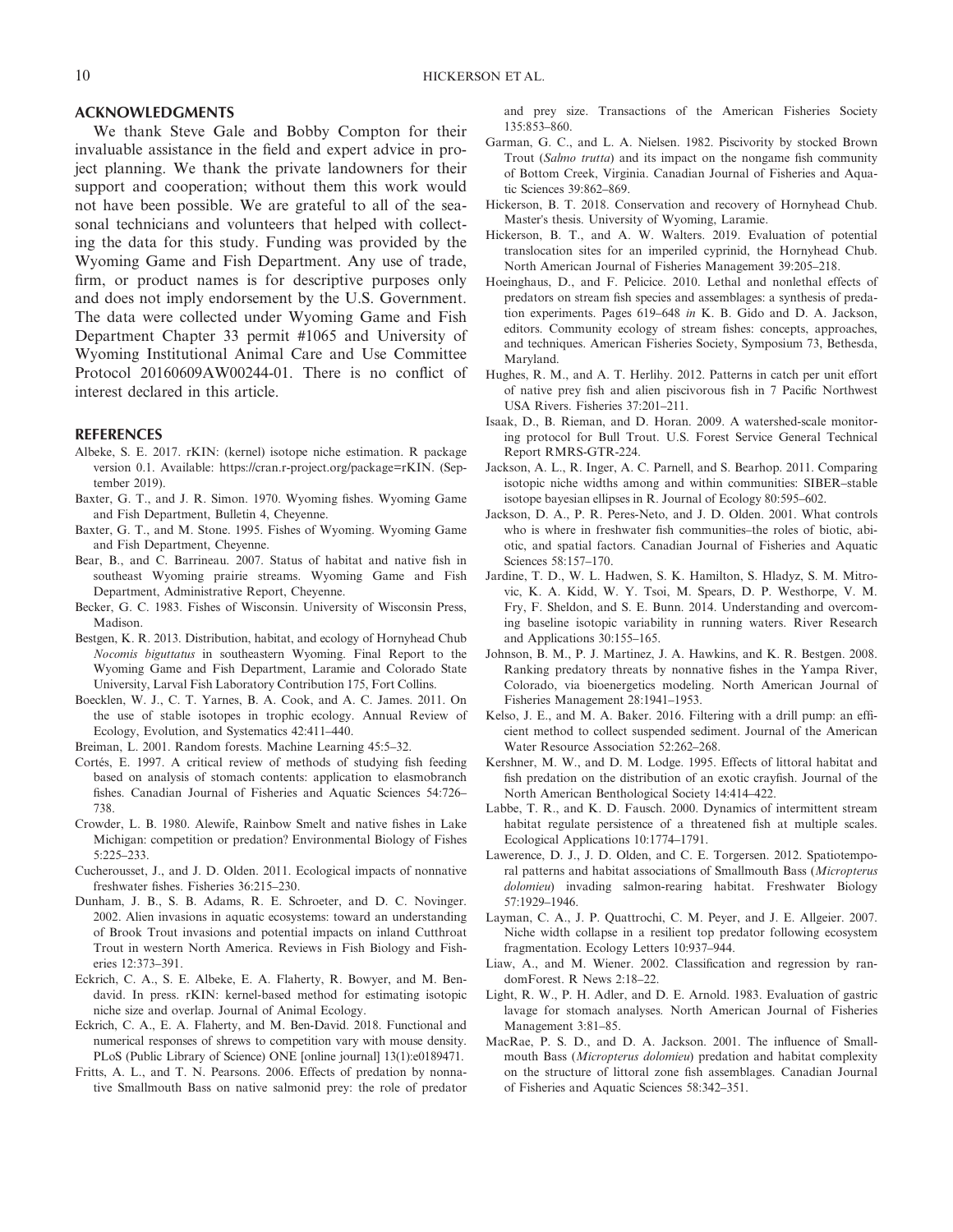- Mammoliti, C. S. 2002. The effects of small watershed impoundments on native stream fishes: a focus on the Topeka Shiner and Hornyhead Chub. Transactions of the Kansas Academy of Science 105:219–231.
- Matter, W. J., and R. W. Mannan. 2005. How do prey persist? Journal of Wildlife Management 69:1315–1320.
- McGrath, C. C., and W. M. Lewis Jr. 2007. Competition and predation as mechanisms for displacement of Greenback Cutthroat Trout by Brook Trout. Transactions of the American Fisheries Society 136:1381–1392.
- McIntyre, J. K., D. A. Beauchamp, M. M. Mazur, and N. C. Overman. 2006. Ontogenetic trophic interactions and benthopelagic coupling in Lake Washington: evidence from stable isotopes and diet analysis. Transactions of the American Fisheries Society 135:1312–1328.
- Mills, M. D., R. B. Rader, and M. C. Belk. 2004. Complex interactions between native and invasive fish: the simultaneous effects of multiple negative interactions. Oecologia 141:713–721.
- Moan, C. A., M. M. McGree, and G. P. Edwards Jr. 2010. Prairie stream conservation in southeast Wyoming. Wyoming Game and Fish Department, Cheyenne.
- Murphy, M. A., J. S. Evans, and A. Storfer. 2010. Quantifying *Bufo boreas* connectivity in Yellowstone National Park with landscape genetics. Ecology 91:252–261.
- Museth, J., R. Borgstrøm, T. Hame, and L. Å. Holen. 2003. Predation by Brown Trout: a major mortality factor for sexually mature European Minnows. Journal of Fish Biology 62:692–705.
- Ogle, D. H. 2017. FSA: fisheries stock analysis. R package version 0.8.17.
- Peterson, C. M. 2017. Development of thermal tiers and regulatory criteria for Wyoming stream fishes. Master's thesis. University of Wyoming, Laramie.
- Post, D. M. 2002. Using stable isotopes to estimate trophic position: models, methods, and assumptions. Ecology 83:703–718.
- Post, D. M., C. A. Layman, D. A. Arrington, G. Takimoto, J. Quattrochi, and C. G. Montaña. 2007. Getting to the fat of the matter: models, methods and assumptions for dealing with lipids in stable isotope analyses. Oecologia 152:179–189.
- Propst, D. L., and C. A. Carlson. 1986. The distribution and status of warmwater fishes in the Platte River drainage, Colorado. Southwestern Naturalist 31:149–167.
- Quist, M. S., W. H. Hubert, and F. J. Rahel. 2005. Fish assemblage structure following impoundment of a Great Plains river. Western North American Naturalist 65:53–63.
- R Core Team. 2016. R: a language and environment for statistical computing. R Foundation for Statistical Computing, Vienna.
- Ross, S. T. 2013. Ecology of North American freshwater fishes. University of California Press, Berkley.
- Schlosser, I. J. 1987. The role of predation in age- and size-related habitat use by stream fishes. Ecology 68:651–659.
- Schooley, J. D., A. P. Karam, B. R. Kesner, P. C. Marsh, C. A. Pacey, and D. J. Thornbrugh. 2008. Detection of larval remains after consumption by fishes. Transactions of the American Fisheries Society 137:1044–1049.
- Shepard, B. B., R. Spoon, and L. Nelson. 2002. A native Westslope Cutthroat Trout population responds positively after Brook Trout removal and habitat restoration. Intermountain Journal of Sciences  $8.193 - 214$
- Smale, M. A., and C. F. Rabeni. 1995. Hypoxia and hyperthermia tolerances of headwater stream fishes. Transactions of the American Fisheries Society 124:698–710.
- Stringer, A. L. 2018. Status of Northern Pearl Dace and chrosomid dace in prairie streams of Montana. Master's thesis. Montana State University, Bozeman.
- Venables, W. N., and B. D. Ripley. 2002. Modern and applied statistics with S, 4th edition. Spring Science + Business Media, New York.
- Vinson, M. R., and P. Budy. 2011. Sources of variability and comparability between salmonid stomach contents and isotopic analyses: study design lessons and recommendations. Canadian Journal of Fisheries and Aquatic Sciences 68:137–151.
- Vives, S. P. 1990. Nesting ecology and behavior of Hornyhead Chub *Nocomis biguttatus*, a keystone species in Allequash Creek, Wisconsin. American Midland Naturalist 124:46–56.
- Vuong, Q. H. 1989. Likelihood ratio tests for model selection and nonnested hypotheses. Econometrica 57:307–333.
- Walsworth, T. E., P. Budy, and G. P. Thiede. 2013. Longer food chains and crowded niche space: effects of multiple invaders on desert stream food web structure. Ecology of Freshwater Fish 22:439–452.
- Wyoming Game and Fish Department. 2011. Annual fisheries progress report on the 2011 work schedule. Wyoming Game and Fish Department, Cheyenne.
- Yard, M. D., L. G. Coggins, C. V. Baxter, G. E. Bennett, and J. Korman. 2011. Trout piscivory in the Colorado River, Grand Canyon: effects of turbidity, temperature, and fish prey availability. Transactions of the American Fisheries Society 140:471–486.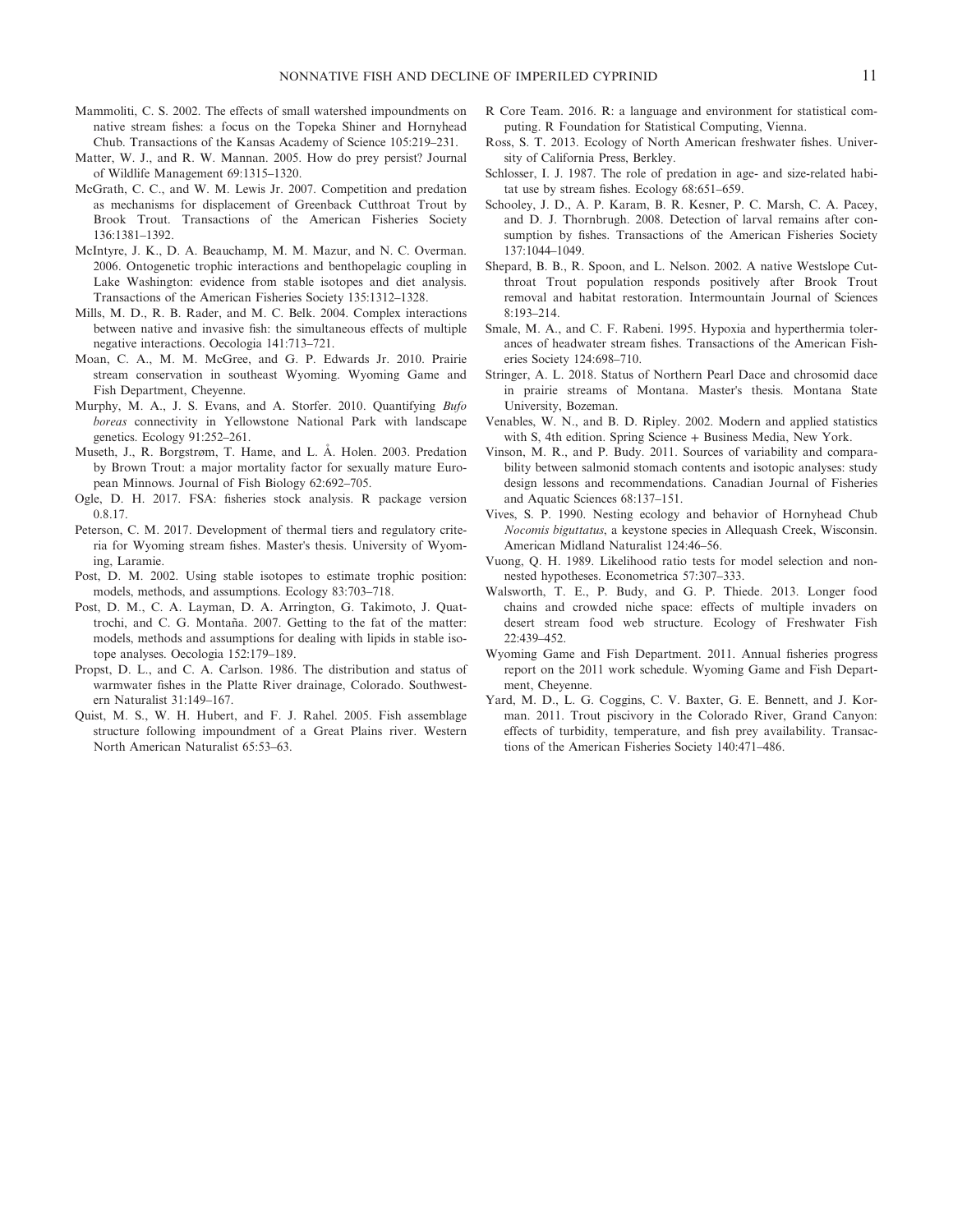## 12 HICKERSON ET AL.

## **Appendix 1: Study Variables and Partial Probability Data**

TABLE A.1.1. Variable importance for the 48 variables that were included in the random forest model procedure for Hornyhead Chub abundance. The asterisks denote the variables that were included in the top model.

| Variable Name                            | Importance             |
|------------------------------------------|------------------------|
| Predicted mean August water temperature* | 1                      |
| Smallmouth Bass*                         | 0.6343                 |
| Longnose Dace*                           | 0.3182                 |
| Common Shiner*                           | 0.2755                 |
| White Sucker*                            | 0.2383                 |
| Minimum water velocity*                  | 0.2357                 |
| Stonecat*                                | 0.2156                 |
| Total nonnative predators*               | 0.2101                 |
| Longnose Sucker*                         | 0.1924                 |
| Creek Chub*                              | 0.1884                 |
| Central Stoneroller*                     | 0.1402                 |
| Mean width*                              | 0.085                  |
| Common Carp                              | 0.0822                 |
| Johnny Darter                            | 0.0626                 |
| Mean boulder cover                       | 0.0558                 |
| Total nonnative trout                    | 0.0546                 |
| Mean undercut cover                      | 0.0425                 |
| <b>Brook Trout</b>                       | 0.0336                 |
| Bank stability                           | 0.0316                 |
| Mean overhead cover                      | 0.0294                 |
| Shorthead Redhorse                       | 0.0216                 |
| Mean woody debris cover                  | 0.0153                 |
| Percent riffle                           | 0.0141                 |
| Percent cascade                          | 0.0107                 |
| Percent pool                             | 0.0093                 |
| Green Sunfish                            | $8.00 \times 10^{-4}$  |
| Substrate diversity                      | $1.00 \times 10^{-4}$  |
| <b>Bigmouth Shiner</b>                   | $\theta$               |
| Iowa Darter                              | $\theta$               |
| Plains Topminnow                         | $\theta$               |
| Sand Shiner                              | $\theta$               |
| Channel Catfish                          | $\boldsymbol{0}$       |
| <b>Brook Stickleback</b>                 | $\theta$               |
| Width : depth ratio                      | $-5.00 \times 10^{-4}$ |
| Mean max depth                           | $-0.0017$              |
| Percent run                              | $-0.0033$              |
| Fathead Minnow                           | $-0.0033$              |
| Mean discharge                           | $-0.0051$              |
| Rainbow Trout                            | $-0.0053$              |
| <b>Brown Trout</b>                       | $-0.0069$              |
| Mean substrate                           | $-0.0073$              |
| Walleye                                  | $-0.0073$              |
| Slope                                    | $-0.0113$              |
| Riffle : run ratio                       | $-0.0119$              |
| Mean depth                               | $-0.0193$              |
| Mean velocity                            | $-0.0445$              |
| Mean cover                               | $-0.0564$              |
| Max velocity                             | $-0.0573$              |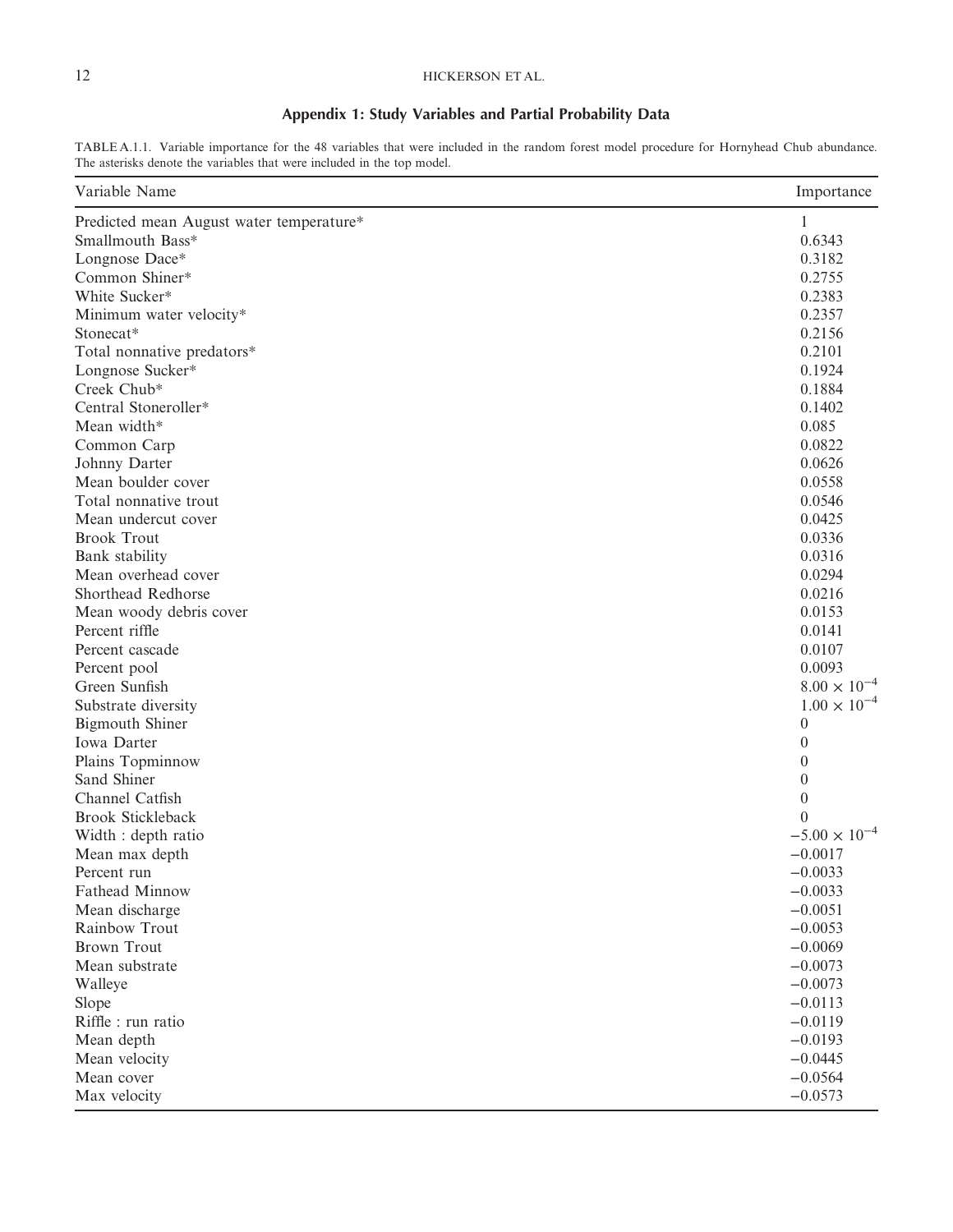



FIGURE A.2.1. Length-frequency histogram of all Hornyhead Chub, nonnative salmonids, and Smallmouth Bass that were captured in the upper, middle, and lower reaches of the Laramie River in 2016 and 2017. Included is the number of fish of each taxa that were captured in each reach.